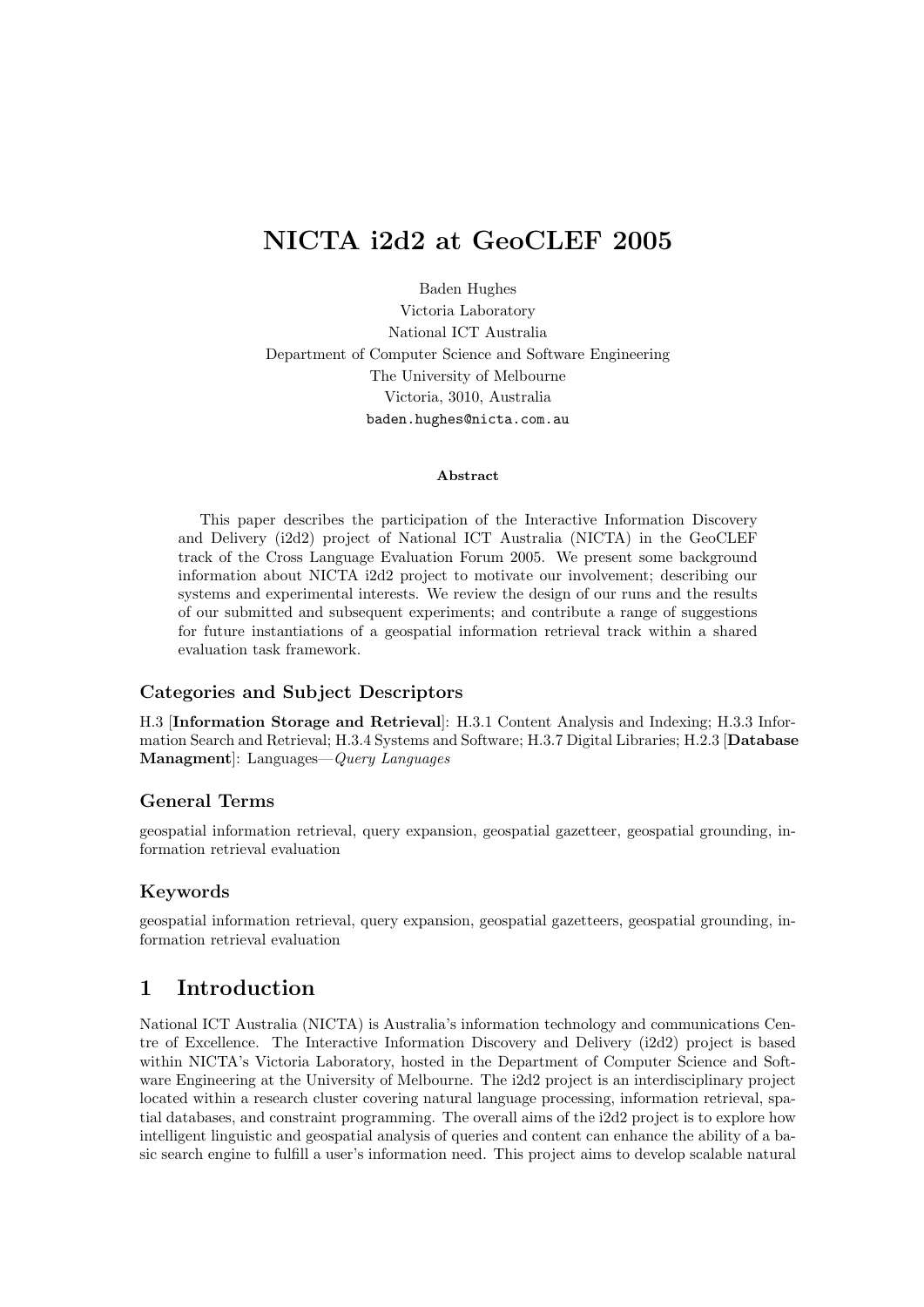language processing technologies for extracting, analysing and presenting information locked up in large bodies of text and speech data on the web. More specifically, this project is oriented towards Australian information content; will feature location-based query and visualisation; will employ scalable methods for linguistic and geospatial annotation; will support spatially-aware document clustering and multi-document summarisation and be deployed in a multimodal interface. The research agenda within i2d2 is aligned NICTA's Priority Challenge: From Data to Knowledge. The project involves the extraction, collation and analysis of high-level semantic relationships from massive quantities of text on the web.

Hence the i2d2 project is inherently interested in geographical information retrieval - finding information involving some kind of spatial context. In complement to the GeoCLEF motivation, i2d2 notes that existing evaluation campaigns such as TREC and NCITR do not explicitly evaluate geographical information retrieval relevance. This our involvement was initiated by the need for an generalized evaluation framework for geographical information retrieval systems, as well as a test case for the systems we are developing.

Our motivations for involvement in GeoCLEF 2005 were broadly twofold: to engage with the broader geospatial information retrieval community in a shared evaluation task and to test a variety of different system components and analytical approaches which are important to the higher level applications within the i2d2 context. As such our expectations about our system performance were in fact quite low, and largely we treated this exercise as a timely informal evaluation of our own progress in the area.

The structure of this paper is as follows: having outlined our motivation for involvement we consider the additional resources used in our experiments; describe our system; evaluate our results; and discuss future options for GeoCLEF.

## 2 Resources

The system that NICTA i2d2 used in GeoCLEF 2005 is in fact a loosely coupled aggregate of independent components, with the intermediate glue scripts, and some utility functions written from scratch.

For geospatial grounding, we used the Getty Thesaurus of Geographic Names<sup>1</sup>, a standard broad coverage gazetteer collated from a wide range of different sources under the auspices of the J. Paul Getty Trust. The Getty Thesaurus of Geographic Names (TGN) contains around 1 million entries for geospatial entities including administrative political entites and physical features. The core of a TGN record is a place, each of which is identified with a unique numerical identifier. Place records are then linked to name variants (common, historical, linguistic); to a node in a hierarchy; to other relationship types; geographical coordinates; notes; data sources; and a place typology.

For named entity recognition, we used the Alias-I LingPipe system<sup>2</sup> in conjunction with the UIUC Cognitive Computation Group's Named Entity Tagger<sup>3</sup>. Neither of these systems was specifically trained for geospatial named entity recognition, but identified named entities generally, including geospatial named entities. In both cases, the benchmark performance for a nonspecialised application of the software 'off the shelf' has been shown to approximate the state of the art for named entity recognition in general.

For indexing and retrieval, we used the RMIT Zettair system<sup>4</sup> (formerly known as Lucy). Zettair creates an inverted index of the document collections with native support for TREC formats, and provides support for simple, ranked (non Boolean) and phrase queries. The Zettair system is a robust and well tested system which has been used in a range of external evaluations including larger scale TREC tasks.

 $^{\rm 1}$ http://www.getty.edu/research/conducting\_research/vocabularies/tgn/

<sup>2</sup>http://alias-i.com/lingpipe/

<sup>3</sup>http://l2r.cs.uiuc.edu/~cogcomp/asoftware.php?skey=NE

<sup>4</sup>http://www.seg.rmit.edu.au/zettair/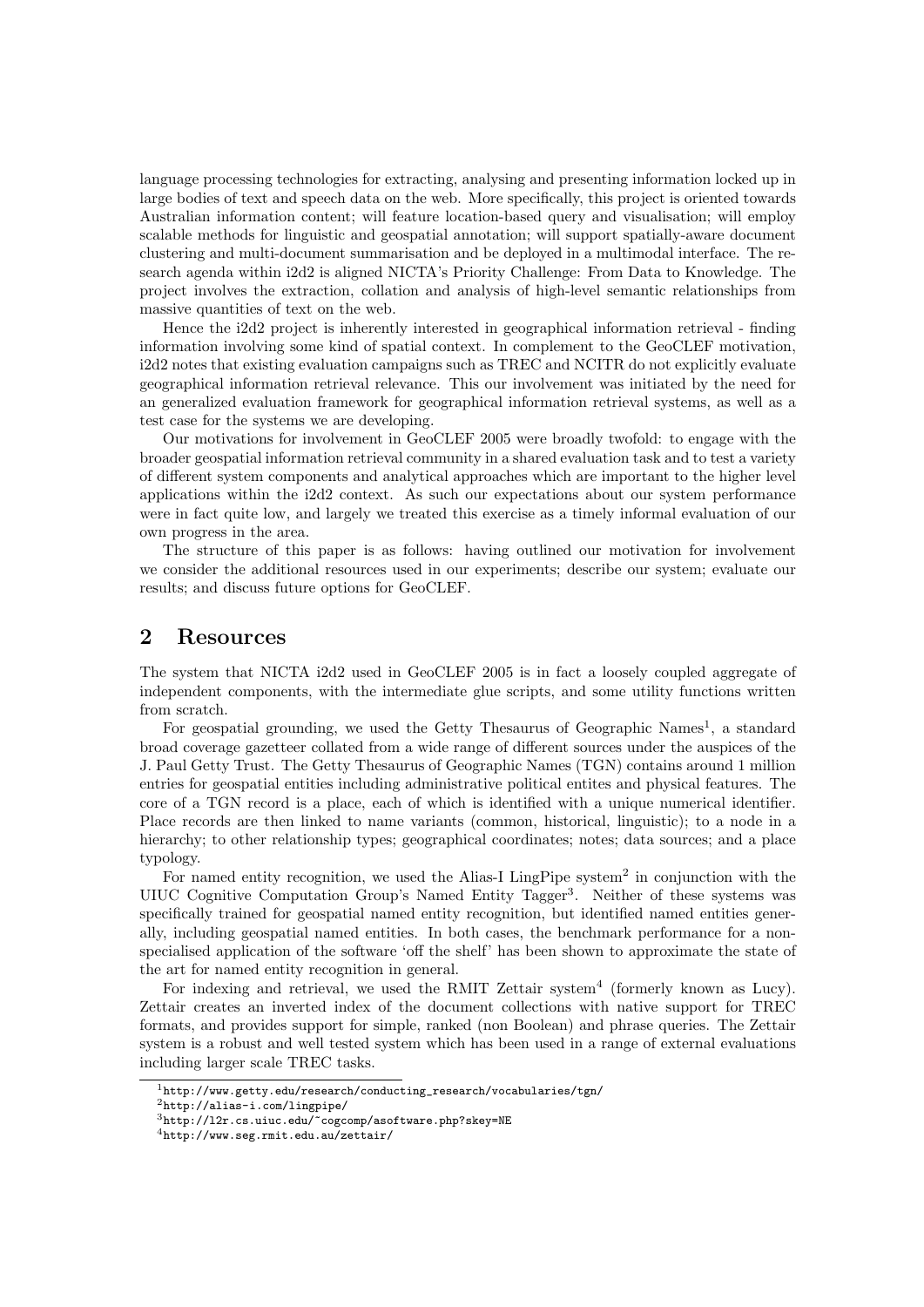# 3 System Description

In order to address the GeoCLEF tasks, analysis of both the topics and the collection was undertaken as a precursor to running our retrieval system proper.

### 3.1 Topic Level Analysis

Initially, the relevant parts of each topic was analysed using the two named entity recognition systems, and the geospatial entities indentified. Subsequently for each topic the geospatial entities were resolved via the Getty TGN, resulting in a geospatial and hierarchical grounding of the entity and a typological resolution. From this point the geospatial entities in a given topic can be expanded or reduced by hierarchy traversal in the gazetteer. The result of this analysis is a topic to geospatial scope mapping table, allowing for the expansion of an explicitly specified geospatial entity in a topic to a larger related set of geospatial entities. This table is then used to create the "modified" version of each topic by expansion (or annotation) of the geospatial content of each topic.

#### 3.2 Collection Level Analysis

The LA Times and Glasgow Herald collections were also analysed using the named entity recognition systems, although only the document headlines were processed (rather than the whole document). Each geospatial entity in the headlines was then resolved via the Getty TGN, resulting in a geospatial and hierarchical grounding of the entity and typological resolution. From this point the geospatial entities could be expanded or reduced by hierarchy traversal in the gazetteer. The result of this analysis is a document headline to geospatial scope mapping table, allowing for greater accuracy in matching topic scope to document scope.

#### 3.3 Collection Indexing

The LA Times and Glasgow Herald collections were combined into a single collection and subsequently indexed using the Zettair engine in TREC native mode. The combined collection was indexed in the raw (unannotated) form

The purpose of GeoCLEF is to experiment with and evaluate information retrieval techniques which are oriented towards geospatial entities which are in turn descriptive characteristics of documents in a collection. The basic hypothesis being tested is whether the addition of geospatial entities and locational operands will geographic places which are descriptive of documents. The main idea is to see if addition of geographic operators and geographic locations will improve the accuracy and specificity of retrieval of relevant documents.

In this year's GeoCLEF track, NICTA i2d2 participated in the English monolingual task, that is using English language topics to query an English language document collection. NICTA i2d2 submitted four runs for evaluation, including the two mandatory runs for each task (one run using only the topic title and topic description without using the topic concept tag or topic geographic tags or the topic narrative; and the other required run using both topic title and topic description (but not the topic narrative) and all geographic tags (operator and location) as well as the concept tag.) The runs that NICTA i2d2 submitted were fully automatic, with no human intervention in any part of the experiment process (eg via relevance feedback).

As will be seen in following sections, the main differences in our experiments submitted to GeoCLEF 2005 are in the inclusion of various parts of the topics and the level of geospatial entity expansion based on the topic to geospatial entity mapping tables described earlier. In their simplest forms, our experiments can be construed as principled query expansion of an existing topic with geospatial entities of relevance to create a larger bag of words for index query and retrieval.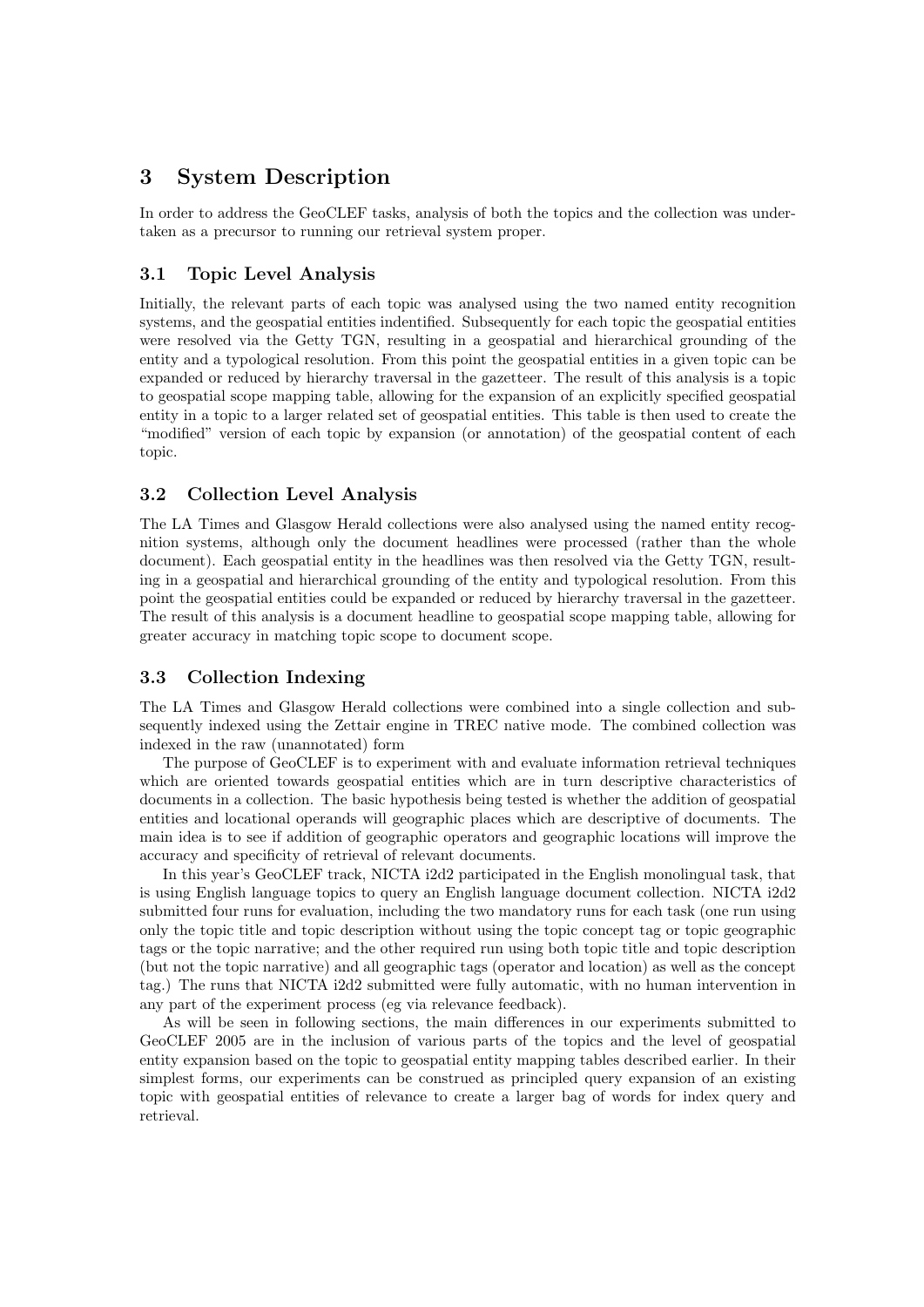## 4 Experiments

In the table below we show the types of topics and collection materials used in each run. Where the type is 'Raw', this label refers to the unexpanded and unannotated topic or document collection. Where the type is 'Modified', this label refers to the expanded and annotated topic or document collection.

| Run               | Topic Type | Topic Content        |
|-------------------|------------|----------------------|
| i2d2Run1          | Raw        | EN-title             |
| i2d2Run2          | <b>Raw</b> | EN-title             |
| i2d2Run3 Modified |            | EN-title and EN-desc |
| i2d2Run4 Modified |            | EN-title and EN-desc |

In i2d2Run1, we used the raw (ie unexpanded and unannotated) version of the GeoCLEF 2005 topics, with the EN-title element only, against the TREC indexed version of the LA Times and Glasgow Herald document collections.

In i2d2Run2, we used the raw (ie unexpanded and unannotated) version of the GeoCLEF 2005 topics, with the EN-title and EN-desc elements only, against the TREC indexed version of the LA Times and Glasgow Herald document collections.

In i2d2Run3, we used the "modified" (expanded and annotated) version of the GeoCLEF 2005 topics, with the EN-title element only, against the TREC indexed raw version of the LA Times and Glasgow Herald document collections.

In i2d2Run4, we used the "modified" (ie expanded and annotated) version of the GeoCLEF 2005 topics, with the EN-title and EN-desc elements, against the TREC indexed version of the LA Times and Glasgow Herald document collections.

## 5 Discussion

The overall performance of the i2d2 systems can be summarised as follows. Notably we detected no overall performance increase by the use of topics expanded with geospatial entities over the baseline topics.

| Interpolated Recall $(\%)$ | Precision Average $(\%)$ |
|----------------------------|--------------------------|
| 0                          | 66.80                    |
| 10                         | 56.28                    |
| 20                         | 42.09                    |
| 30                         | 34.56                    |
| 40                         | 27.47                    |
| 50                         | 22.17                    |
| 60                         | 17.15                    |
| 70                         | 13.38                    |
| 80                         | 9.08                     |
| 90                         | 6.24                     |
| 100                        | 2.72                     |

The average precision (non-interpolated) for all relevant documents (averaged over queries) is 25.14%. It can be observed that the precision average at early recall points is quite promising, while at lower recall points system performance drops markedly.

The performance of the i2d2 systems at a given retrieval depth can be seen in the table below: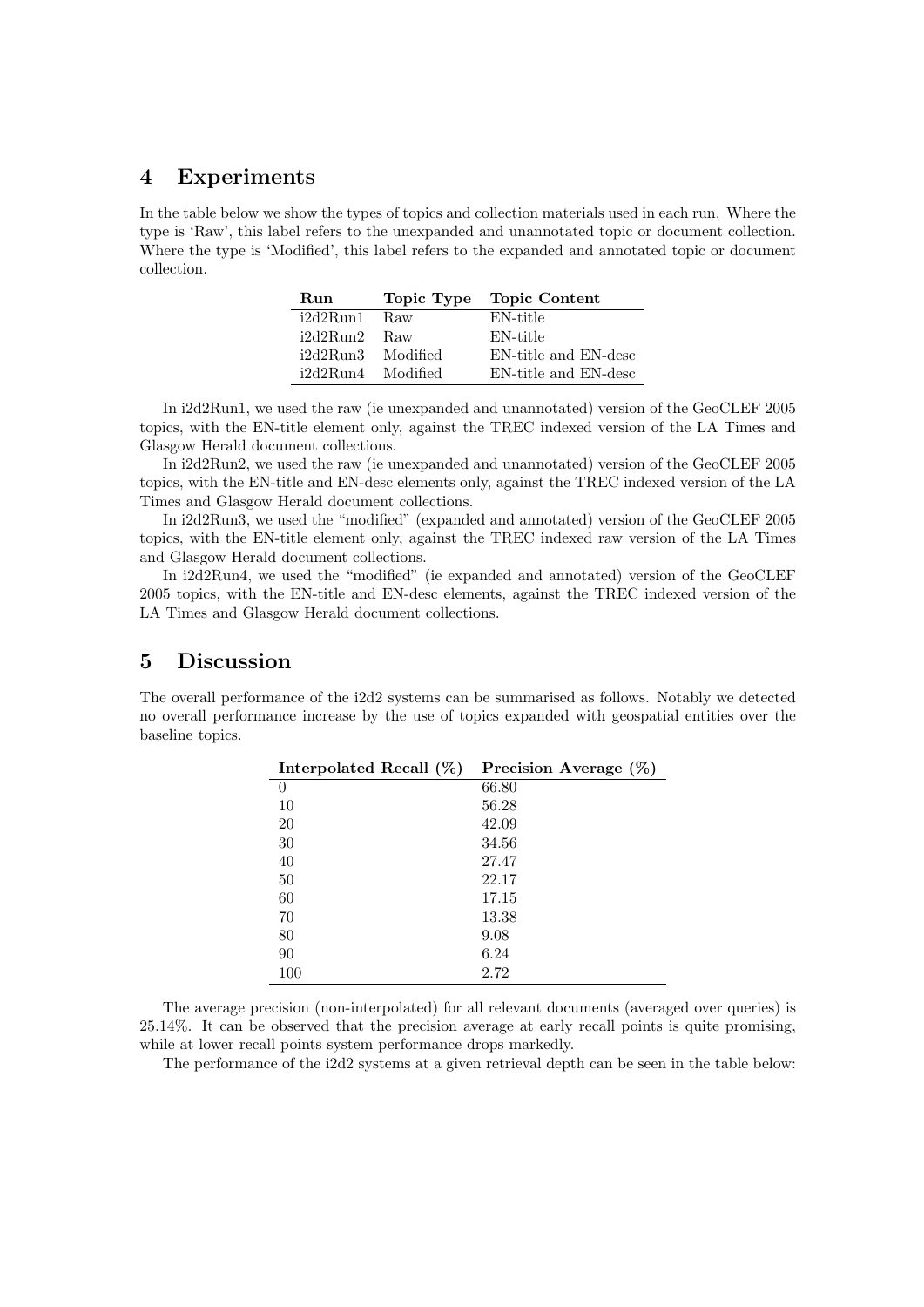| Document Cutoff Level (DCL) | Precision at DCL $(\%)$ |
|-----------------------------|-------------------------|
| $5$ docs                    | 46.40                   |
| $10$ docs                   | 37.20                   |
| $15$ docs                   | 33.33                   |
| 20 docs                     | 30.00                   |
| $30$ docs                   | 26.52                   |
| $100$ docs                  | 16.00                   |
| $200$ docs                  | 11.02                   |
| $500$ docs                  | 5.71                    |
| $1000$ docs                 | 3.11                    |

Overall the R-Precision (precision after R documents retrieved, where  $R =$  relevant retrieved) is 27.69%. Again we can see that at a DCL of less than 15-20, the systems performance is quite promising with precision of between 30% and 46%. At larger DCL values, system performance is markedly degraded.

The precision average for individual queries can be seen in the table below:

| Topic     | Precision Average $(\%)$ | Topic     | Precision Average $(\%)$ |
|-----------|--------------------------|-----------|--------------------------|
| Topic 001 | 60.43                    | Topic 014 | 10.58                    |
| Topic 002 | 0.83                     | Topic 015 | 63.91                    |
| Topic 003 | 0.05                     | Topic 016 | 29.20                    |
| Topic 004 | 9.38                     | Topic 017 | 43.19                    |
| Topic 005 | 54.26                    | Topic 018 | 13.96                    |
| Topic 006 | 21.69                    | Topic 018 | 11.02                    |
| Topic 007 | 35.90                    | Topic 020 | 24.96                    |
| Topic 008 | 6.24                     | Topic 021 | 51.56                    |
| Topic 009 | 29.49                    | Topic 022 | 17.92                    |
| Topic 010 | 37.67                    | Topic 023 | 0.48                     |
| Topic 011 | 5.11                     | Topic 024 | 49.07                    |
| Topic 012 | 4.58                     | Topic 025 | 29.91                    |
| Topic 013 | 17.12                    |           |                          |

The NICTA i2d2 system performed very poorly on a subset of topics ( GC002, GC003, GC004, GC008, GC011, GC012, GC023); although notably all systems appeared to perform badly on these topics. Our system performed reasonably well for about half of the topics (GC006, GC007, GC009, GC010, GC013, GC014, GC016, GC017, GC018, GC019, GC020, GC020, GC022, GC024, GC025). In a small number of topics (GC001, GC005, GC015 and GC021), the NICTA i2d2 system performed at an average precision of over 50%.

## 6 Future Directions

In this final section, we reflect, based on our experience in GeoCLEF and as a result of general research involvement in this area on a number of desirable items which would be contained in a standardised geospatial information retrieval evaluation set, and may be considered in future instantiations of the GeoCLEF task.

A wider variety of geospatial concepts should be included in the queries. In 2005, the queries were mostly geospatial entities at the country regional level, or the continental level. Standard resources such as country gazetteers and the Getty Thesaurus offer entities at much finer grained levels and could be used as a coarse evaluation metric for the diversity of the concepts in a shared evaluation task data set.

Additionally a much larger set of locational relations ('operators') should be included, rather than the dominant "in" operator used in 2005. Independently the i2d2 project has developed a set of 100 locational operators based on mining web query logs, and many of these have specifically geospatial aspects (cardinal directions for example) in addition to locational semantic load.